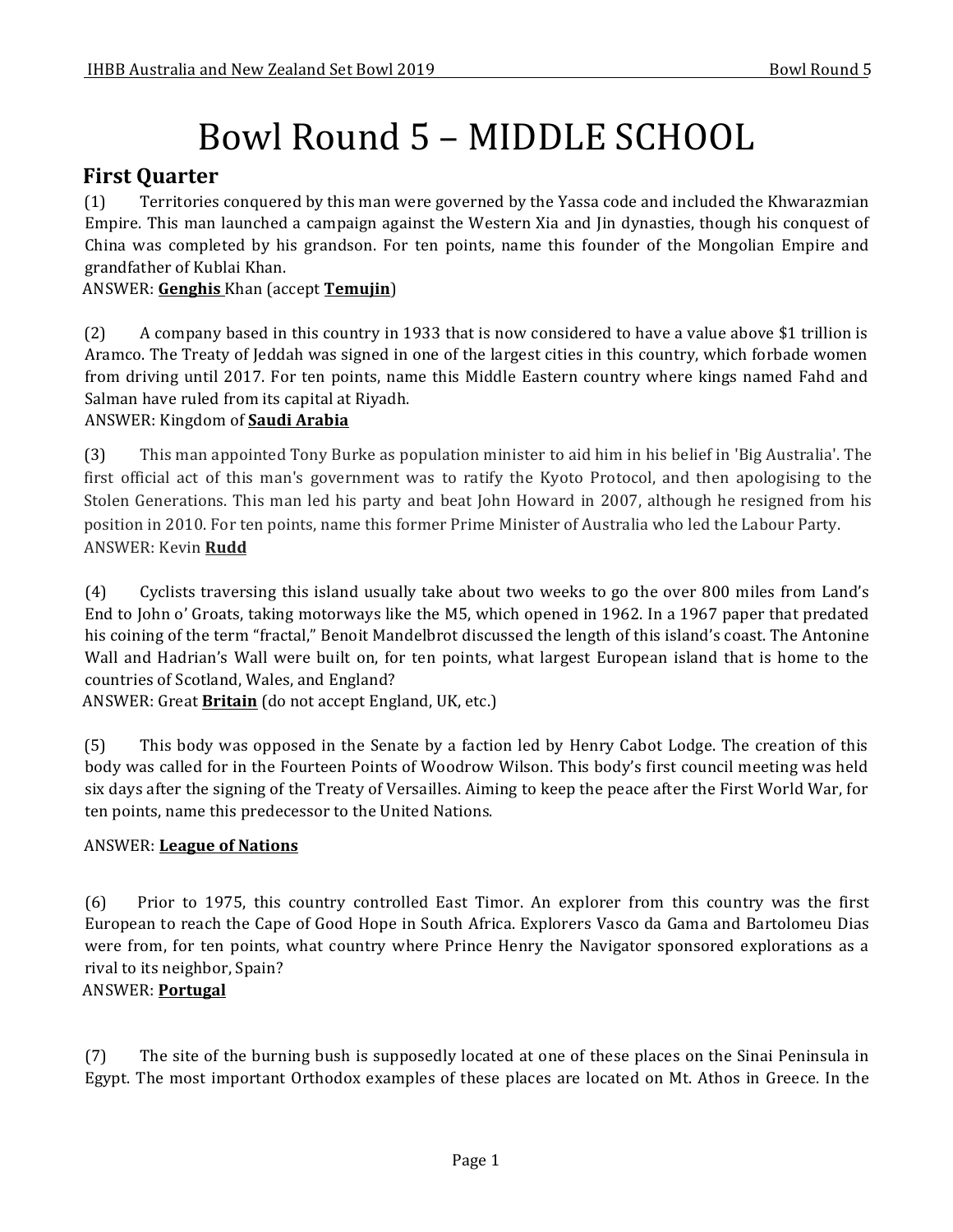1530s, Henry VIII closed many of these places down in the "Dissolution" of them. For ten points, name these institutions where religious devotees live in a community, including monks and nuns. ANSWER: **monastery** (do not accept church, cathedral, etc.)

(8) This country's 29<sup>th</sup> state was created in 2014 when the state of Telangana was created with a capital at Hyderabad. This country's eastern states of Nagaland and Mizoram are majority-Christian due to the work of missionaries, while its state of Gujarat is where its current Prime Minister Narendra Modi began his career in politics. For ten points, name this country where forces retook the city of Goa from the Portuguese in Operation Vijay, several hundred miles south of its city of Mumbai.

### ANSWER: **India**

# **Second Quarter**

(1) The Hekla 3 Eruption may have caused the end of this period. The Yamna Culture existed during the early stages of this period. The Hittites and Mycenaeans fell apart during this period's namesake collapse. This period was the second in a classification scheme laid out by the antiquarian Christian Thomsen based on the artifacts used by people at the time. For ten points, name this period that succeeded the Stone Age and preceded the Iron Age.

#### ANSWER: **Bronze Age**

BONUS: During the Bronze Age, a civilization flourished on which Mediterranean island, where Aphrodite was said to have been born from sea foam not far from where its capital of Nicosia now stands? ANSWER: **Cyprus**

(2) This instrument was the original medium for *Le Tombeau de Couperin*, a suite dedicated to friends who fought and died in World War I, before it was orchestrated by its composer. The brother of philosopher Ludwig Wittgenstein, Paul, played this instrument professionally; in 1929, he commissioned a D major "Concerto for the Left Hand" for this instrument, as he had lost his right arm in World War I. For ten points, name this musical instrument whose grand variety includes 88 keys. ANSWER: **piano**

BONUS: This French composer of *Le Tombeau de Couperin* and *Bolero* wrote the Piano Concerto for the Left Hand for Paul Wittgenstein. ANSWER: Maurice **Ravel**

(3) This good, along with the compass, printing, and papermaking, is considered one of its country's Four Great Inventions. Created by a combination of saltpeter, charcoal and sulfur, this good was originally known by a name translating as "fire medicine" in China. The thunder crash bomb was an iron-cast grenade that relied on, for ten points, what explosive good used in firearms?

#### ANSWER: **gunpowder**

BONUS: Gunpowder was going to be used to blow up what location in London in a plot led by Guy Fawkes? ANSWER: Houses of **Parliament**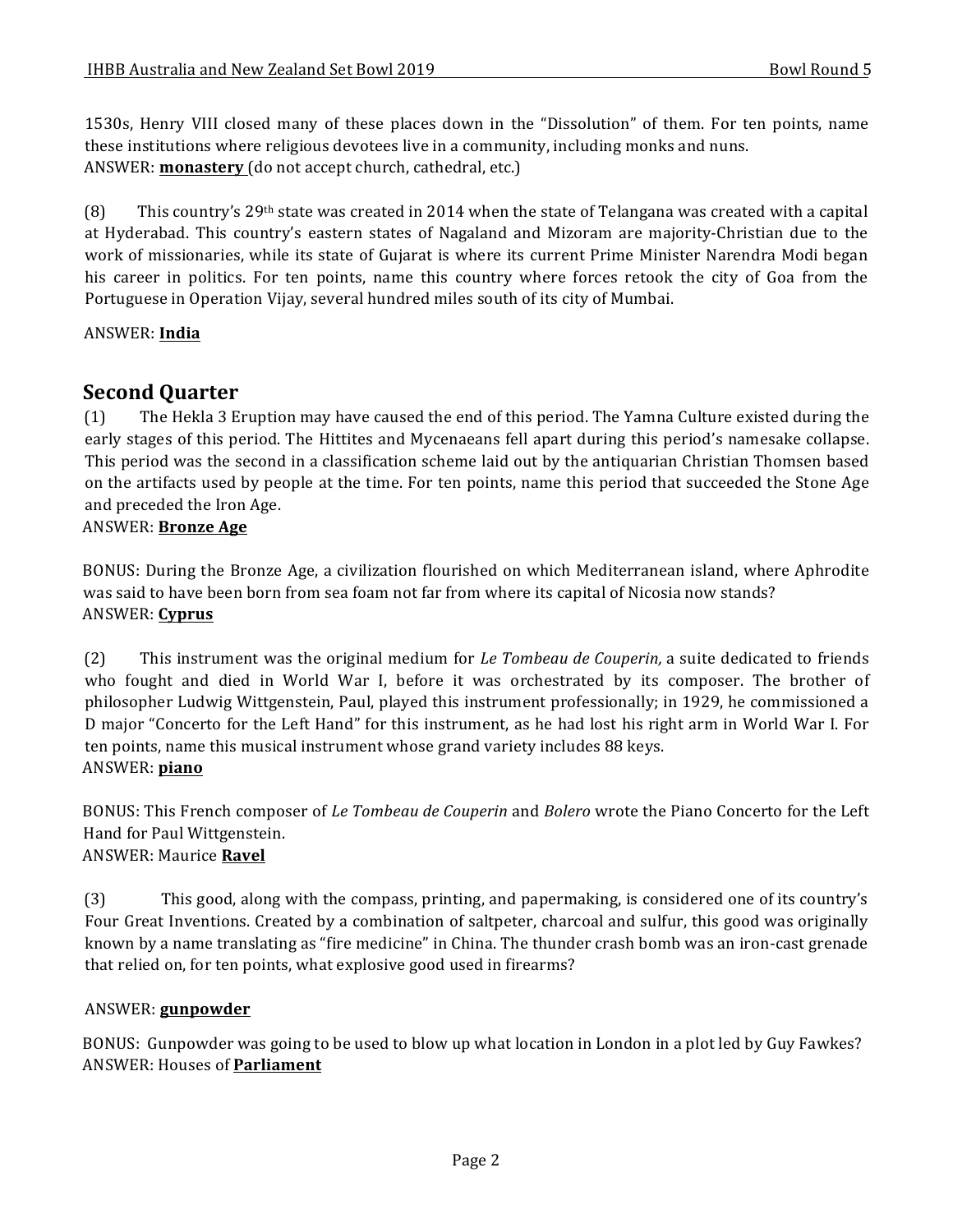(4) This man deployed chemical weapons in the town of Halabja as part of a genocide against Kurds. He led his nation into a nearly-decade war with Iran, triggered the Persian Gulf War and was toppled in 2003 after being accused of possessing weapons of mass destruction. For ten points, name this former dictator of Iraq.

ANSWER: Saddam **Hussein** Abd al-Majid al-Tikriti

BONUS: Saddam Hussein's forces invaded what neighboring country, which led to the Persian Gulf War? ANSWER: **Kuwait**

(5) This man killed his own horse to show that he would not run prior to his last stand at the Silarius River. Earlier, this man used rope vines to surprise the forces of Gaius Glaber while defending his home base of Mount Vesuvius. After this man was defeated, he and his supporters were crucified along the Appian Way. For ten points, name this gladiator who led a 73 BC revolt against the Roman Republic. ANSWER: **Spartacus**

BONUS: Pompey the Great took credit for defeating Spartacus, upsetting this rival Roman politician, who joined with Pompey and Julius Caesar in the First Triumvirate. ANSWER: Marcus Licinius **Crassus**

(6) This thinker's most famous work was interpreted as a satire and as a deliberate misdirection by Diderot and Rousseau, respectively. This philosopher who analyzed Ab urbe condita in his Discourses on Livy, argued that it was best to begin ruling harshly so that everything seems kinder in comparison in his most famous work. It is better for a ruler to be feared than loved according to, for ten points, what early 16th century Italian diplomat, the author of *The Prince*? ANSWER: Niccolo **Machiavelli**

BONUS: *The Prince* emphatically praises the politics of this leader, the son of Pope Alexander VI, who came from a prominent Italo-Spanish royal house. ANSWER: Cesare **Borgia**

(7) A dispute over this country's north caused the Shifta War. Dedan Kimathi was killed in this country while leading a rebellion that led to the jailing of the Kapenguria Six. The Mau Mau Rebellion occurred in, for ten points, what African country first led by Jomo Kenyatta from Nairobi? ANSWER: **Kenya**

BONUS: In recent years, Kenya has faced terrorist attacks from al-Shabaab, a group based in which country to the northeast of Kenya? ANSWER: **Somalia**

(8) This leader became the target of a coup led by the Gang of Eight after his reforms were deemed too radical. This architect of glasnost and perestroika was challenged by Ronald Reagan to tear down the Berlin Wall. For ten points, name this final leader of the Soviet Union. ANSWER: Mikhail **Gorbachev**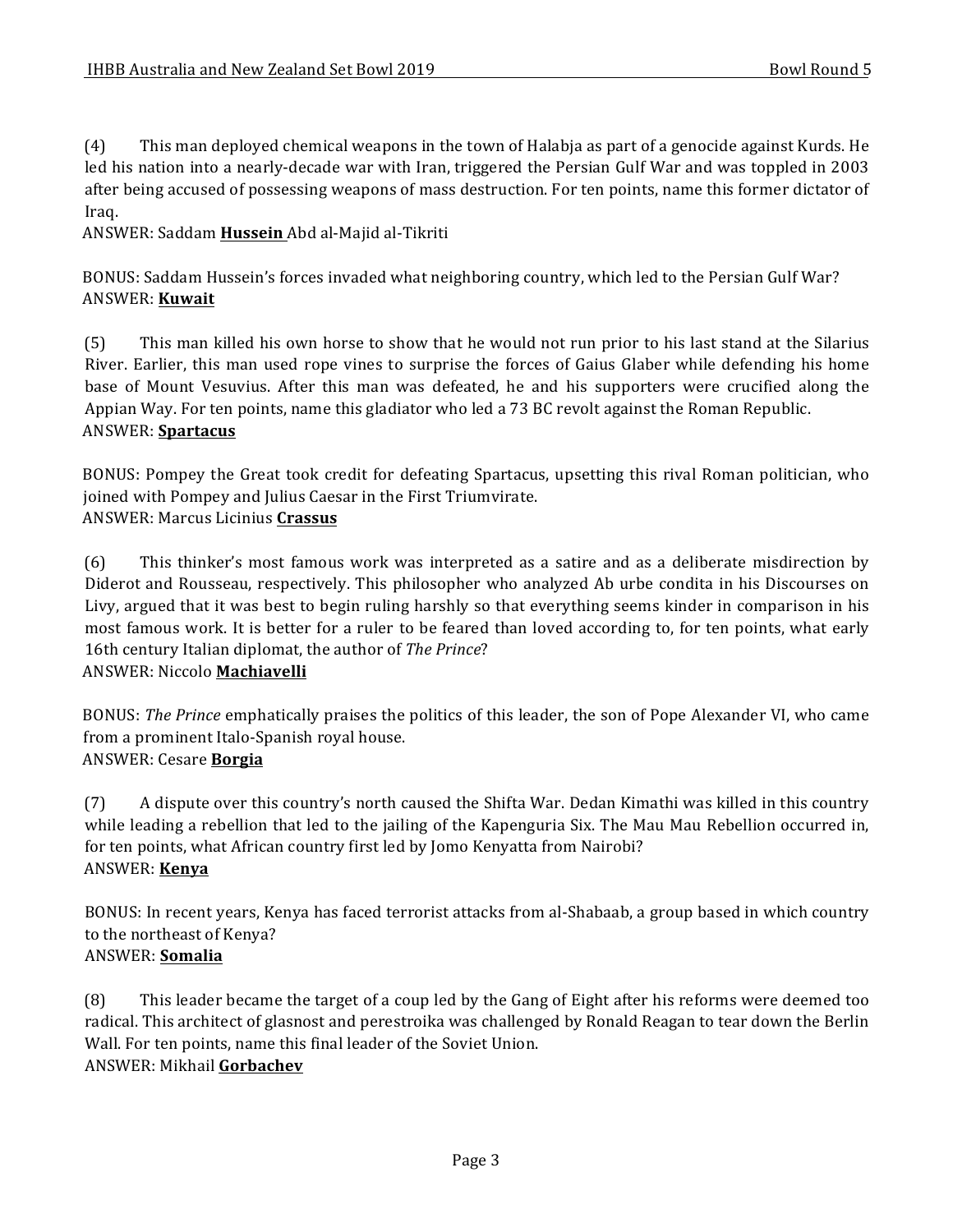BONUS: Glasnost and perestroika were Gorbachev's chosen names for his efforts to reform the Communist Party. Give the common English translation for either of the two terms; glasnost has two equally prominent translations.

ANSWER: **openness** or **transparency** OR **restructuring** (accept word forms)

#### **Third Quarter**

The categories are ...

- 1. The Philippines
- 2. Ancient Athens
- 3. The Aztecs

#### **The Philippines**

Name the...

(1) European country and colonial power whose king Philip gave the country its name

#### ANSWER: **Spain**

(2) Capital city whose dialect of Tagalog was defined as a national language in the 20th century.

#### ANSWER: **Manila**

(3) Specific religion of Cardinal Jaime Sin, who was instrumental in the Philippines' regime change in 1986. ANSWER: Roman **Catholic**ism (prompt on Christianity)

(4) Country that occupied the Philippines in World War II and which forced soldiers to go on the Bataan Death March.

## ANSWER: **Japan**

(5) Current authoritarian leader of the Philippines who has boasted of personally killing drug dealers ANSWER: Rodrigo **Duterte**

(6) American general who promised he would return to The Philippines, and who did towards the end of World War II.

#### **ANSWER: Douglas MacArthur**

#### **Ancient Athens**

Name the...

(1) Civilization whose culture was dominated by Athens, and the modern country where Athens is capital. ANSWER: (ancient/modern) Greece

(2) God of wine who Athenians celebrated with an annual theatrical festival.

#### ANSWER: **Dionysus**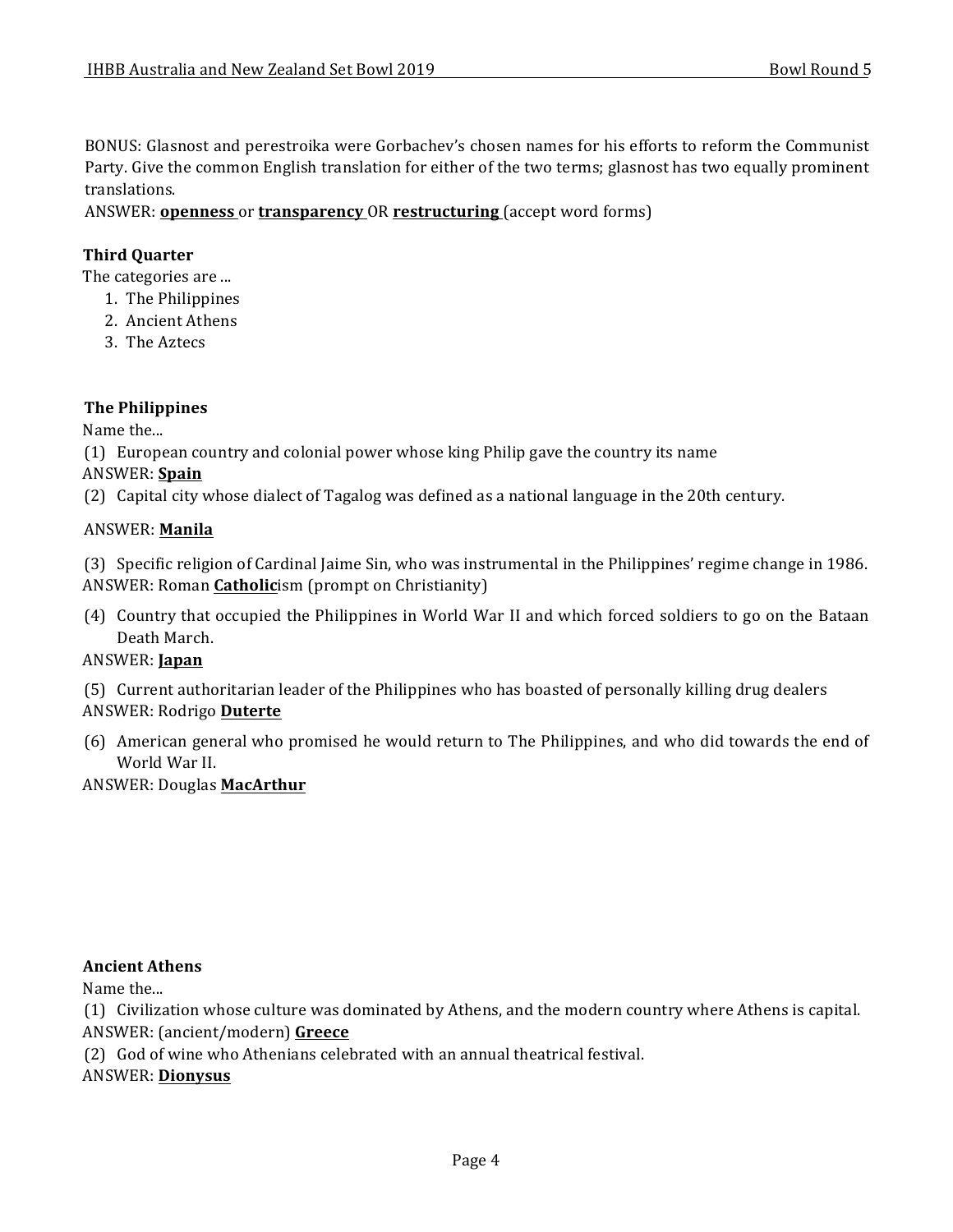(3) Leader during the "Golden Age of Athens" who Thucydides called its "first citizen."

## ANSWER: **Pericles**

 $(4)$  Temple to Athena on the Acropolis built during that man's rule.

## ANSWER: **Parthenon**

(5) Battle site in the Persian Wars, approximately 26 miles from Athens.

## ANSWER: **Marathon**

(6) Bird which was minted on many coins in that league's treasury which moved to Athens.

ANSWER: **Owl**

## **The Aztecs**

Name the...

(1) Modern country where the Aztec Empire was located.

## ANSWER: **Mexico**

(2) Spanish conquistador whose expedition to the Americas led to the collapse of the Aztec Empire.

## ANSWER: Hernan **Cortes**

(3) Aztec God that that man was confused with.

## ANSWER: **Quetzalcoatl**

(4) Capital of the Aztec Empire from 1325 until its 1521 capture by the Spanish.

## ANSWER: **Tenochtitlan**

(5) Aztec ruler who first made contact with Europeans, but was killed when Spanish invaders took over the capital.

## ANSWER: **Montezuma** II (or **Moctezuma** II)

(6) Language historically spoken by the Aztecs, which is still spoken by some of their descendants today. ANSWER: **Nahuatl** ([nah-wah-tull], but be lenient)

# **Fourth Quarter**

(1) **The 1997 Asian financial crisis started in this modern-day country, where a group known as the Yellow Shirts led a coup against onetime Prime Minister (+) Thaksin Shinawatra. The Chakri** Dynasty rules over this country that is currently led by the tenth king with the name Rama. The **musical** *The King and I* **is set in this country that was formerly called** (\*) Siam. For ten points, name this country where kings have ruled from Bangkok.

ANSWER: **Thailand**

(2) **Tim Berners-Lee ran the first browser on the World Wide Web using a device created by this** man's company NeXT Inc. This man became a member of Disney's board of directors following the **purchase of (+) Pixar, of which he was CEO. This man is most famous for** (\*) founding a company that sold "Nano" and "Shuffle" versions of its iPod. For ten points, name this late co-founder and CEO of Apple. ANSWER: Steve **Jobs**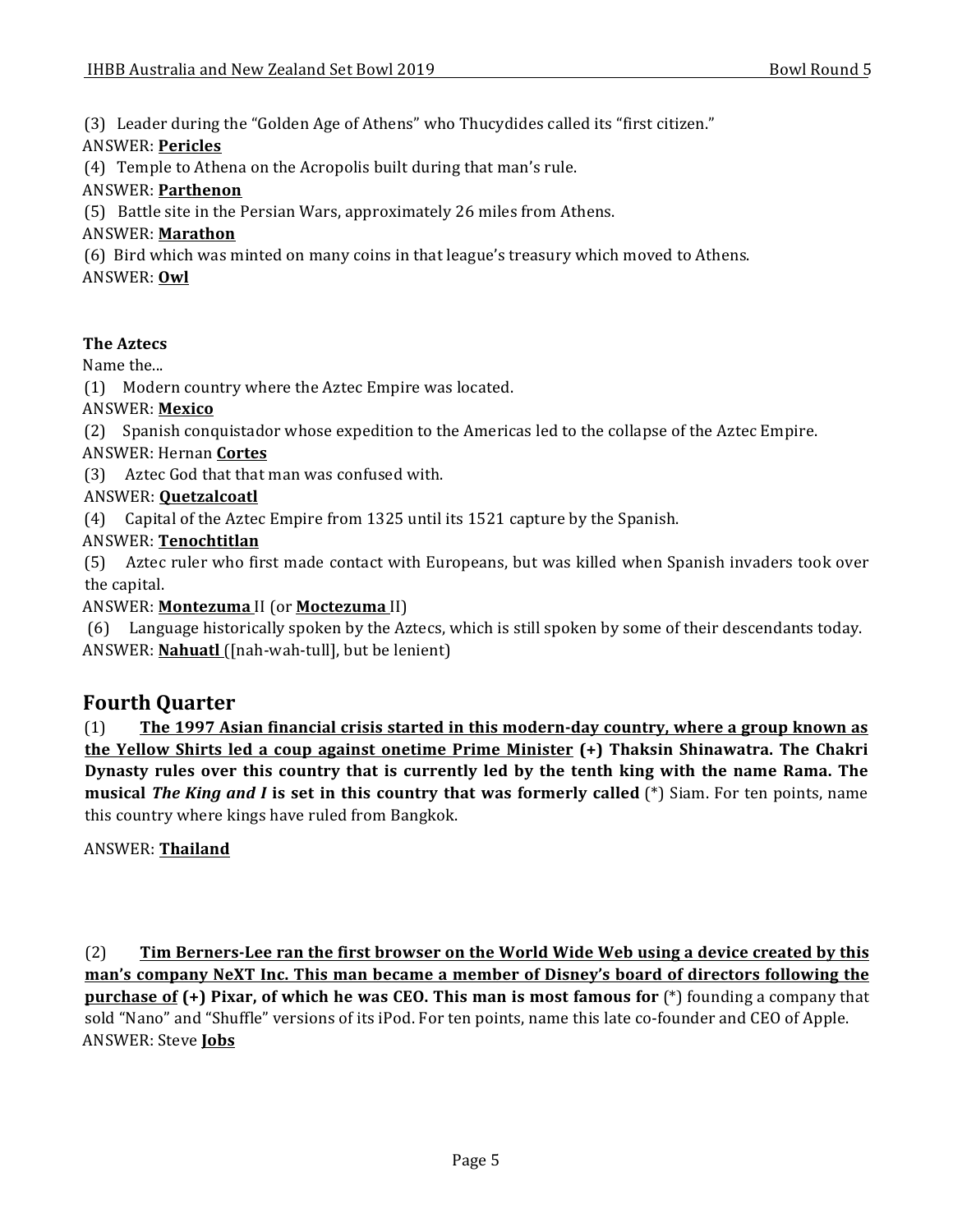(3) **During this war, the Volunteer Army was forced to take the Ice March towards the Kuban region.** Two rival governments formed during this war at Omsk and Samara. The  $(+)$  Czechoslovak **Legion revolted and controlled most of a railway during this war; another major revolt in this war was** launched by sailors at Kronstadt who were angry at the policies of wartime communism **implemented by** (\*) Leon Trotsky. For ten points, name this war between the Red and White Armies, ending in a Bolshevik triumph.

**ANSWER: Russian Civil War** 

(4) This battle led to the renaming of Chicago Municipal Airport. Dauntless bombers sunk the *Mikuma* at this battle whose winning side's only lost carrier was the (+) USS Yorktown. Four **Japanese carriers were sunk at this victory for the forces of Chester Nimitz. Occurring one month after the Battle of Coral** (\*) Sea, for ten points, name this decisive 1942 World War II naval battle in the center of the Pacific Ocean.

ANSWER: Battle of **Midway**

(5) **A** popular destination of bootleggers during Prohibition was the fishing village of Sausalito **near this city.** A dangerous neighborhood in this city received its name after policemen working in it claimed you could afford a high-quality steak from working shifts in it. This home of the  $(+)$ **Tenderloin District is also home to a one end of a structure designed by Joseph Strauss and Charles Ellis that links it to Marin County by crossing** (\*) a namesake bay. For ten points, name this home city of the Golden Gate Bridge.

ANSWER: **San Francisco**

(6) This battle led to the sacking of Ian Hamilton after numerous unsuccessful attempts to **capture Scimitar Hill during the August Offensive. The losing side attempted to secure footholds at (+)** Cape Helles and ANZAC Cove during this battle. Winston Churchill (\*) resigned as First Lord of the Admiralty as a result of this battle, where Allied troops were repulsed by Mustafa Kemal. For ten points, name this 1915 campaign that sought to capture a namesake strait from the Ottoman Empire. ANSWER: Battle of **Gallipoli** (accept **Dardanelles** Campaign)

(7) Inhabitants of this city nicknamed arriving carracks "black ships" while it was briefly under **Portuguese rule. During a period of seclusion, only (+) Dutch traders were allowed to trade with this city via its artificially built Dejima Island. Because cloud cover obscured Kokura, the (\*)** Fat Man weapon was used against, for ten points, what city that was attacked with a nuclear weapon three days after Hiroshima?

ANSWER: **Nagasaki**

(8) One victim of this event commented "That's not funny", believing someone was letting off **firecrackers when it was the actual sound of bullets. The perpetrator of this event was motivated by the** (+) then-recent Dunblane School Massacre, according to his lawyer. John Howard made **significant changes to** (\*) gun control laws following this incident. Martin Bryant perpetuated, for ten points, what 1996 mass shooting in Tasmania?